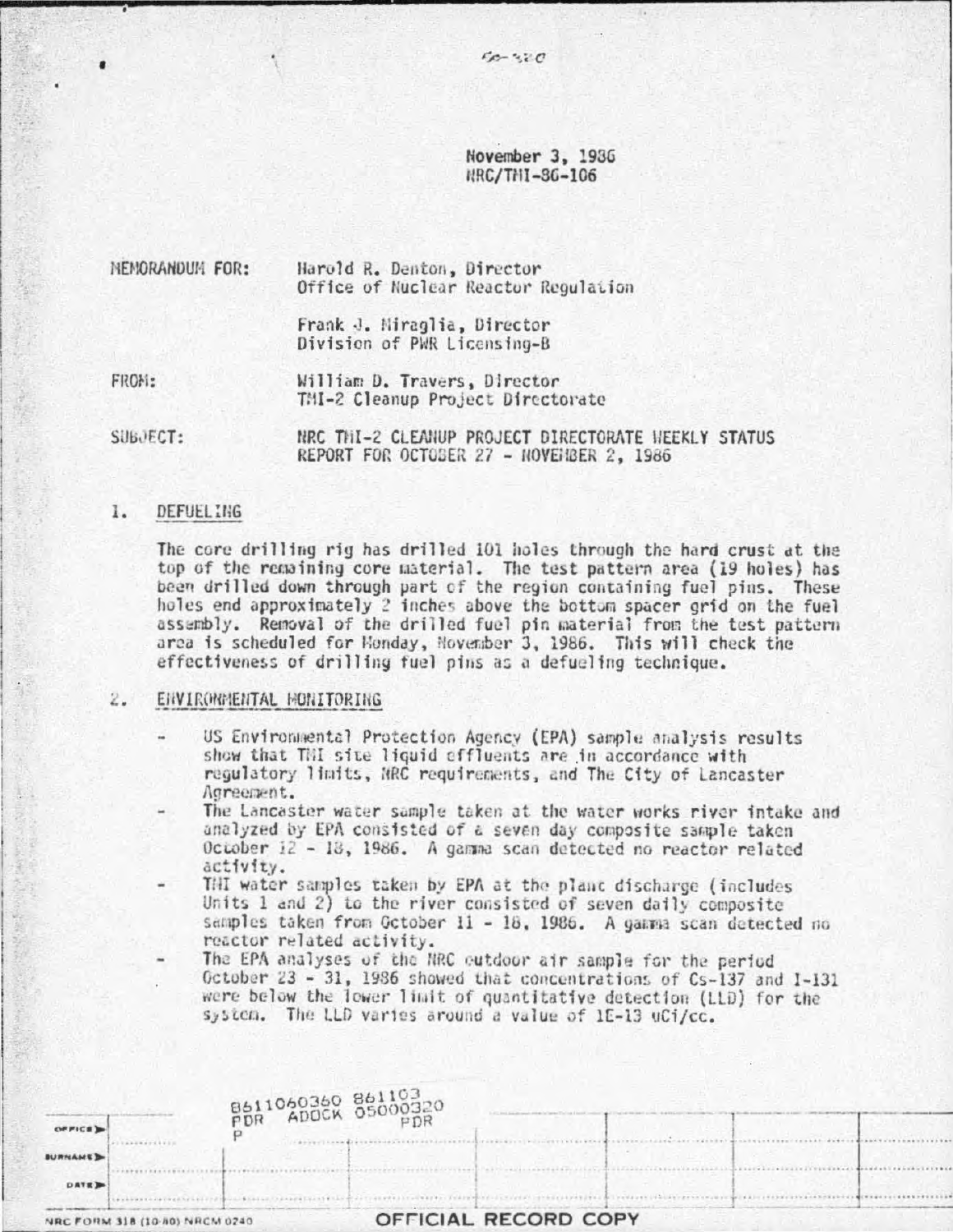Harold R. Denton Frank J. Miraglia

## $3.$ AUXILIARY AND FUEL HANDLING BUILDING ACTIVITIES

- Decontamination of the seal injection cubicles continues.
- Reclamation of clogged Defueling Mater Cleanup System (DWCS) filter canisters by flushing with hot boric acid is in progress.
- Hodifications are in progress to the fuel handling building (FHB) wintilation system. These modifications are in support of the installation of an engineered safety feature grade FHB ventilation system for TRI-1 as mandated by the TRI-1 restart license conditions.

# NRC EVALUATIONS IN PROGRESS  $\Lambda$ .

- Technical Specification Change Request numbers 49, 51, 52, and 54.
- Recovery Operations Plan Change numbers 31 and 33.
- Solid Waste Facility Technical Evaluation Report.
- Heavy Load Safety Evaluation Report, Revision 3.
- Dispos 1 of Processed Water Report.
- Safety Evaluation Report for Use of Plasma Arc Cuttino Torch. u.

### $5.$ MEETING

The next neeting of the Advisory Panel is tentatively scheduled for December 10, 1986. Exact time and location of the meeting will be announced in the future.

Persons desiring to speak before the Advisory Panel are requested to contact Nr. Thomas Smithgall at 717-291-1042, or write him at 2122 Marietta Avenue, Lancaster, PA 17603.

> ORIGINAL SIGNED BY: William D. Erovers

> > William D. Travers Director LH-2 Cleanup Project Directorate

| DATE |                                |  |                      |  |  |
|------|--------------------------------|--|----------------------|--|--|
|      | NRC FORM 318 (10 80) NRCM 0240 |  | OFFICIAL RECORD COPY |  |  |

ż